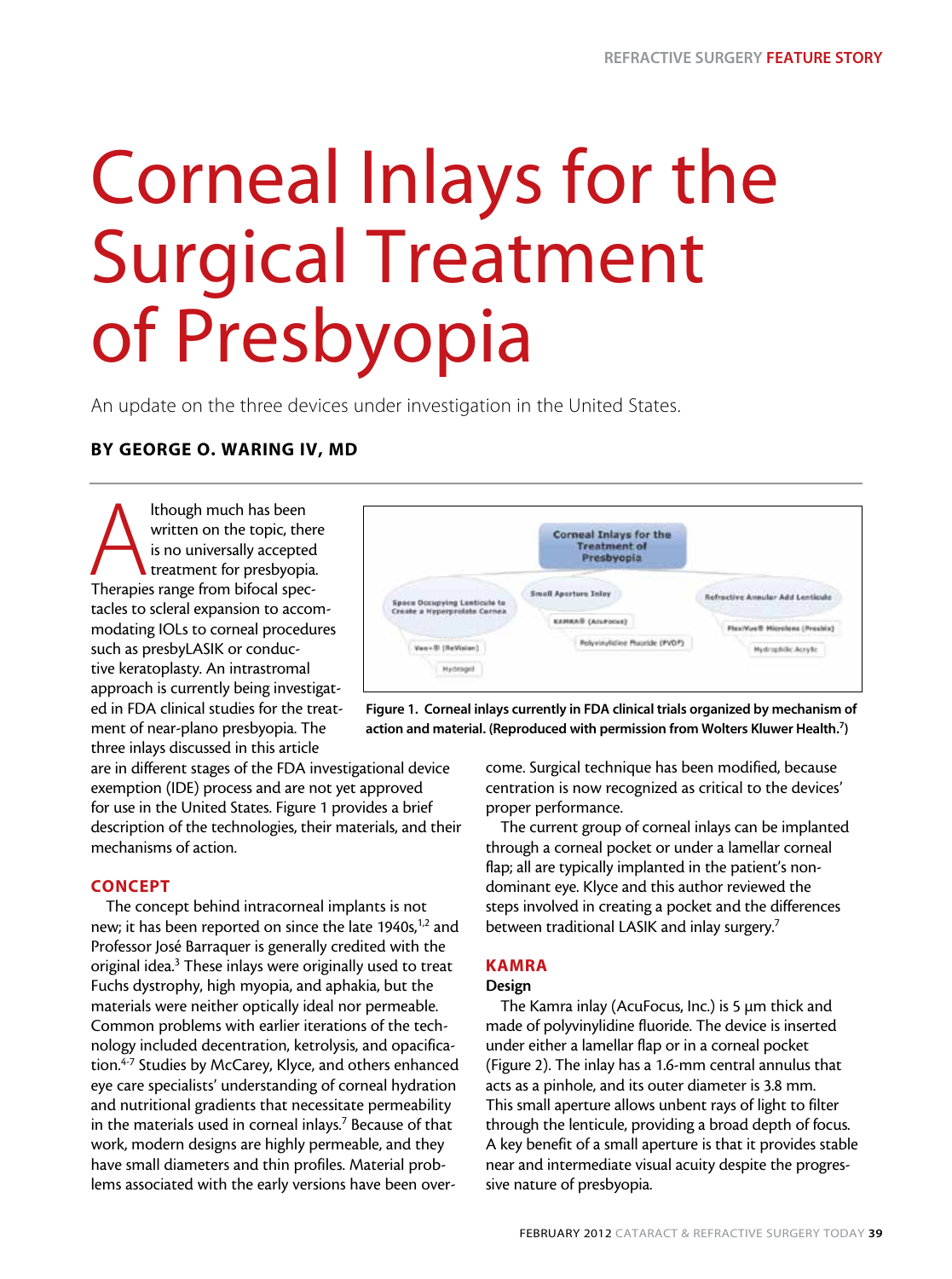

Figure 2. The Kamra inlay.

The Kamra has CE Mark approval and is commercially available in Europe and Asia for the treatment of presbyopia. In the United States, clinical trials are studying the inlay's use for the treatment of near-plano and plano presbyopia. Long-term results are available for earlier versions of the technology.

# International Clinical Trial Results

Published data from a 24-month study of 32 implanted eyes (32 patients) in Europe showed an improvement in all tested parameters of reading performance.<sup>8,9</sup> Using the Salzburg Reading Desk, Dexl et al<sup>9</sup> found a change in patients' mean reading distance from the preoperative value of 48.1 ±5.5 cm to 38.9 ±6.3 cm (*P* < .0001). Mean reading acuity with best distance correction improved from 0.3 ±0.14 logRAD to 0.24 ±0.11 logRAD (*P* < .0001). In addition, mean reading speed increased from 142 ±13 to 149 ±17 words per minute (*P* = .029). One patient lost 1 line of vision, and one patient experienced no change after implantation. There was a mean bilateral improvement in reading distance of 2.7  $\pm$ 1.6 lines in the other 30 patients. In this group of patients, a superiorly hinged flap with an intended depth of 170 µm was created in the nondominant eye. Seyeddain et al noted that 97% of patients read J3 or better in their implanted eye.<sup>8</sup>

Grabner et al recently reported on 15 patients with 4-year results; these patients had the inlay placed under a 170-µm flap in their nondominant eye.<sup>10</sup> At 4 years, there was a mean gain of 3.8 lines of uncorrected near visual acuity from preoperative values in the implanted eye, with patients reaching J2. There was a mean gain of 1.6 lines in intermediate visual acuity (20/25) and a mean loss of 1 line of distance visual acuity, although mean uncorrected distance visual acuity was still 20/20. Bilateral uncorrected distance visual acuity remained unchanged at 20/16.

Researchers are evaluating the simultaneous treat-



Figure 3. Uncorrected near visual acuity up to 2 years with the Kamra. (Data courtesy of AcuFocus, Inc.)

"Corneal inlays ... are quickly becoming a mainstay of [presbyopic] treatment where they are available."

ment of ametropia and presbyopia with combined LASIK and Kamra implantation. In these studies, the inlay is placed under a 200-µm LASIK flap after excimer laser ablation. Emerging procedures include the Kamra's implantation into pockets for presbyopic patients after previous LASIK as well as its implantation in monofocal pseudophakic patients. To date, the results of these combined procedures have been promising and could greatly expand potential candidacy for the Kamra.

#### US IDE Clinical Trial Results

In the US IDE study, 24 sites have enrolled 508 patients between 45 and 60 years of age. The inlay was implanted at a depth of 200 µm into a pocket created with a femtosecond laser. Inclusion criteria were a preoperative spherical equivalent of between +0.50 and -0.75 D and an uncorrected near visual acuity of between 20/40 and 20/100, with a best-corrected distance acuity that was no worse than 20/20 OU.

The results for the implanted eye were an uncorrected near visual acuity of between J2 and J3 at 18 months (n = 243), which remained stable through 24 months (n = 85). Intermediate visual acuity remained stable as well, with a mean intermediate measurement of 20/25 from 18 to 24 months. Distance visual acuity remained stable throughout the study, with a mean uncorrected value of 20/20. Best-corrected distance visual acuity was better than 20/20 in the treated eye in all patients. Uncorrected